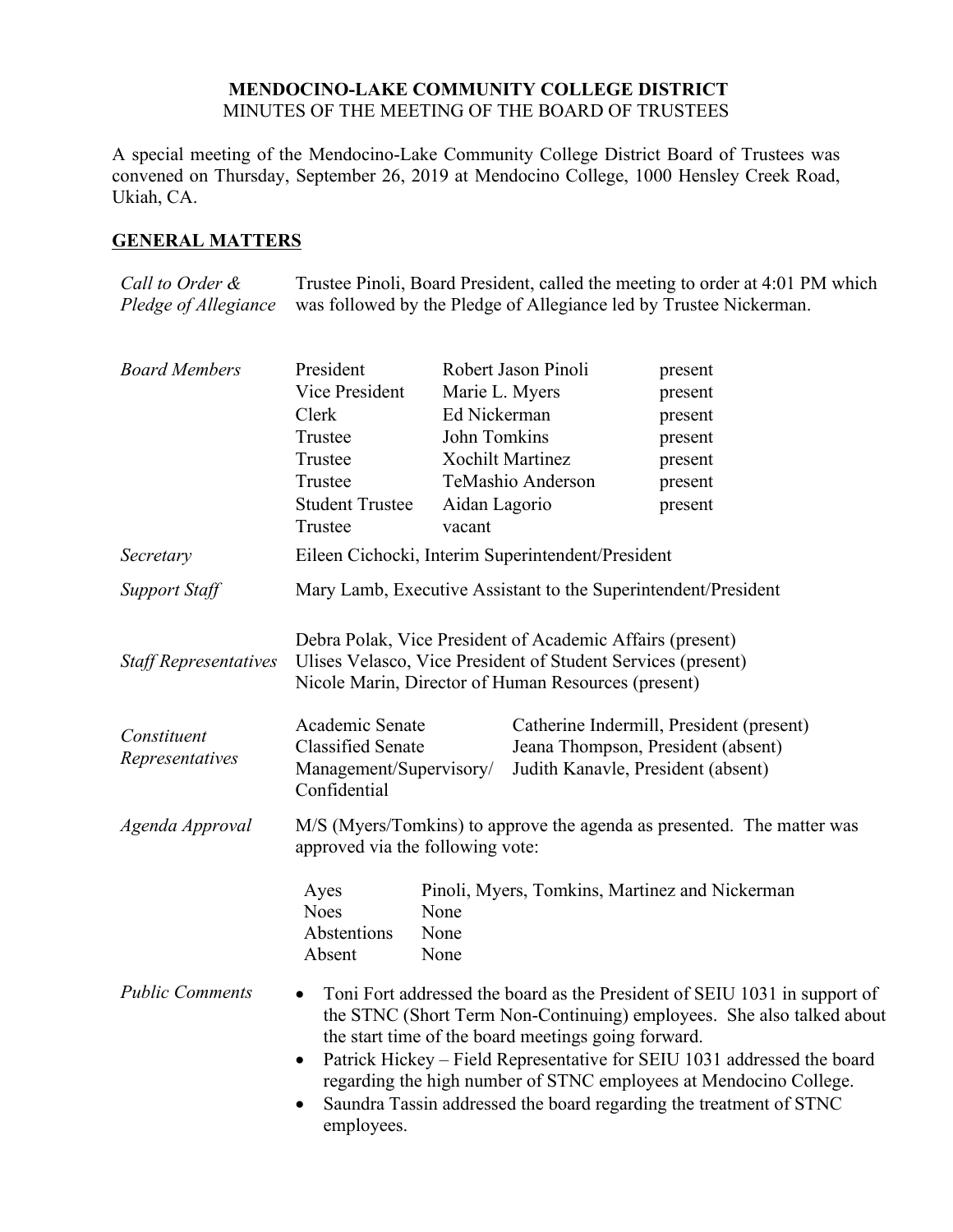| Oath of Office                                                                                                    | The Oath of Office was administered to TeMashio Anderson. Trustee<br>Anderson then took his place at the table and assumed his role as Trustee for<br>area $#7$ .<br><b>CONSENT AGENDA</b><br>M/S (Nickerman/Martinez) That the Board of Trustees does hereby approve<br>the Consent Agenda as presented. The consent agenda was approved with the<br>following vote: |                                                                                                                                                               |  |  |
|-------------------------------------------------------------------------------------------------------------------|-----------------------------------------------------------------------------------------------------------------------------------------------------------------------------------------------------------------------------------------------------------------------------------------------------------------------------------------------------------------------|---------------------------------------------------------------------------------------------------------------------------------------------------------------|--|--|
|                                                                                                                   |                                                                                                                                                                                                                                                                                                                                                                       |                                                                                                                                                               |  |  |
|                                                                                                                   |                                                                                                                                                                                                                                                                                                                                                                       |                                                                                                                                                               |  |  |
|                                                                                                                   | Items with an asterisk * were approved by one motion as the Consent Agenda.                                                                                                                                                                                                                                                                                           |                                                                                                                                                               |  |  |
| Consideration to<br>approve personnel<br>list – Short Term<br>Non-Continuing<br>(STNC) Employees                  | *RESOLVED, That the Mendocino-Lake Community College District Board<br>of Trustees does hereby ratify the employment of the short-term non-<br>continuing (STNC) employees as submitted and presented at the meeting<br>pending receipt of all necessary employment eligibility requirements.                                                                         |                                                                                                                                                               |  |  |
| Consideration to<br><i>approve personnel</i><br>$list -$<br>Management/Superv<br>isory/Confidential               | *RESOLVED, That the Mendocino-Lake Community College District Board<br>of Trustees does hereby employs David Johnston, Director of Information<br>Technology and Euline Olinger, Program Manager - ML ACE as of October 1,<br>2019 as submitted and presented at the meeting pending receipt of all<br>necessary employment eligibility requirements.                 |                                                                                                                                                               |  |  |
| Consideration to<br>renew contract-<br>Categorically-<br><b>Funded</b><br>Management/Superv<br>isory/Confidential | *RESOLVED, That the Mendocino-Lake Community College District Board<br>of Trustees does hereby approve the seven month categorically-funded<br>management contract for Mariana Garcia-Martinez as presented.                                                                                                                                                          |                                                                                                                                                               |  |  |
| Consideration to<br>approve the list of<br><i>Volunteers</i>                                                      | *RESOLVED, That the Mendocino-Lake Community College District Board<br>of Trustees does hereby approve the list of volunteers as presented.                                                                                                                                                                                                                           |                                                                                                                                                               |  |  |
| Sexual Harassment<br><b>Prevention Training</b>                                                                   | Monica D. Batanero, Sr. Associate Counsel with School and College Legal<br>Services was introduced and led the Board through the two-hour state<br>mandated Sexual Harassment Prevention Training.                                                                                                                                                                    |                                                                                                                                                               |  |  |
|                                                                                                                   | PM.                                                                                                                                                                                                                                                                                                                                                                   | At the conclusion of the training, the board took a 10-minute recess prior to<br>beginning the diversity discussion. The board reconvened the meeting at 6:20 |  |  |